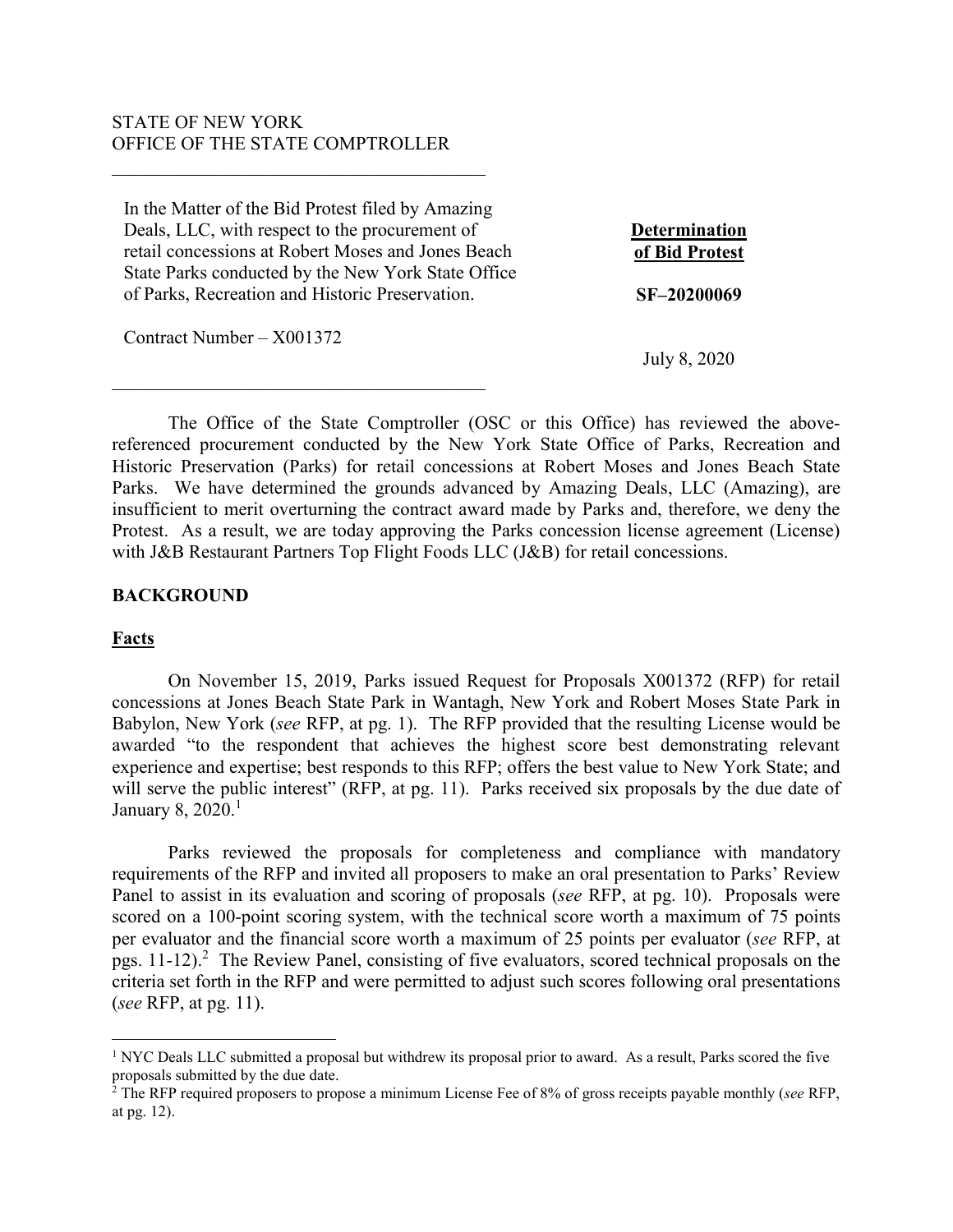Parks' Concessions Management Bureau reviewed the financial proposals and the financial proposal offering the highest return to the State was awarded the maximum 25 points per evaluator with other proposals receiving a relative proportionate score (*see* RFP, at pgs. 12- 13). The financial score was added to the total technical score for each evaluator, and individual combined evaluator scores were added together to produce a total combined score for each proposal (*see* RFP, at pg. 13). By letter dated February 7, 2020, Parks awarded the License to J&B, the proposer receiving the highest total combined score.

Amazing requested a debriefing which was provided by Parks on February 14, 2020. Amazing filed a protest with OSC by letter dated February 21, 2020 (Protest) and Parks filed an answer to the Protest by letter dated May 26, 2020 (Answer).<sup>3</sup>

## **Comptroller's Authority and Procedures**

Under State Finance Law (SFL) § 112(3), before any revenue contract made for or by a state agency which exceeds twenty-five thousand dollars becomes effective, it must be approved by the Comptroller.

In carrying out this contract approval responsibility, OSC has promulgated a Contract Award Protest Procedure (OSC Protest Procedure) governing the process to be used by an interested party seeking to challenge a contract award by a State agency.<sup>4</sup> This procedure governs initial protests to this Office of agency contract awards and appeals of agency protest determinations. Because there was no protest process engaged in at the department level, the Protest is governed by section 24.4 of the OSC Protest Procedure.

In the determination of the Protest, this Office considered:

- 1. the documentation contained in the procurement record forwarded to this Office by Parks with the Parks/J&B License;
- 2. the correspondence between this Office and Parks arising out of our review of the proposed Parks/J&B License; and
- 3. the following correspondence/submissions from the parties (including the attachments thereto):
	- a. Amazing's Protest dated February 21, 2020; and
	- b. Parks' Answer dated May 26, 2020.

# **Applicable Statutes**

 $\overline{a}$ 

<sup>&</sup>lt;sup>3</sup> Amazing filed a protest with Parks on February 19, 2020, and, before Parks responded to Amazing's protest, Amazing filed a substantially identical protest with this Office on February 21, 2020. Parks, in a letter dated February 26, 2020, stated it would respond to the protest Amazing filed with Parks "through the formal bid protest proceeding before OSC only." Thus, we are treating Amazing's protest as an initial protest to this Office. 4 2 NYCRR Part 24.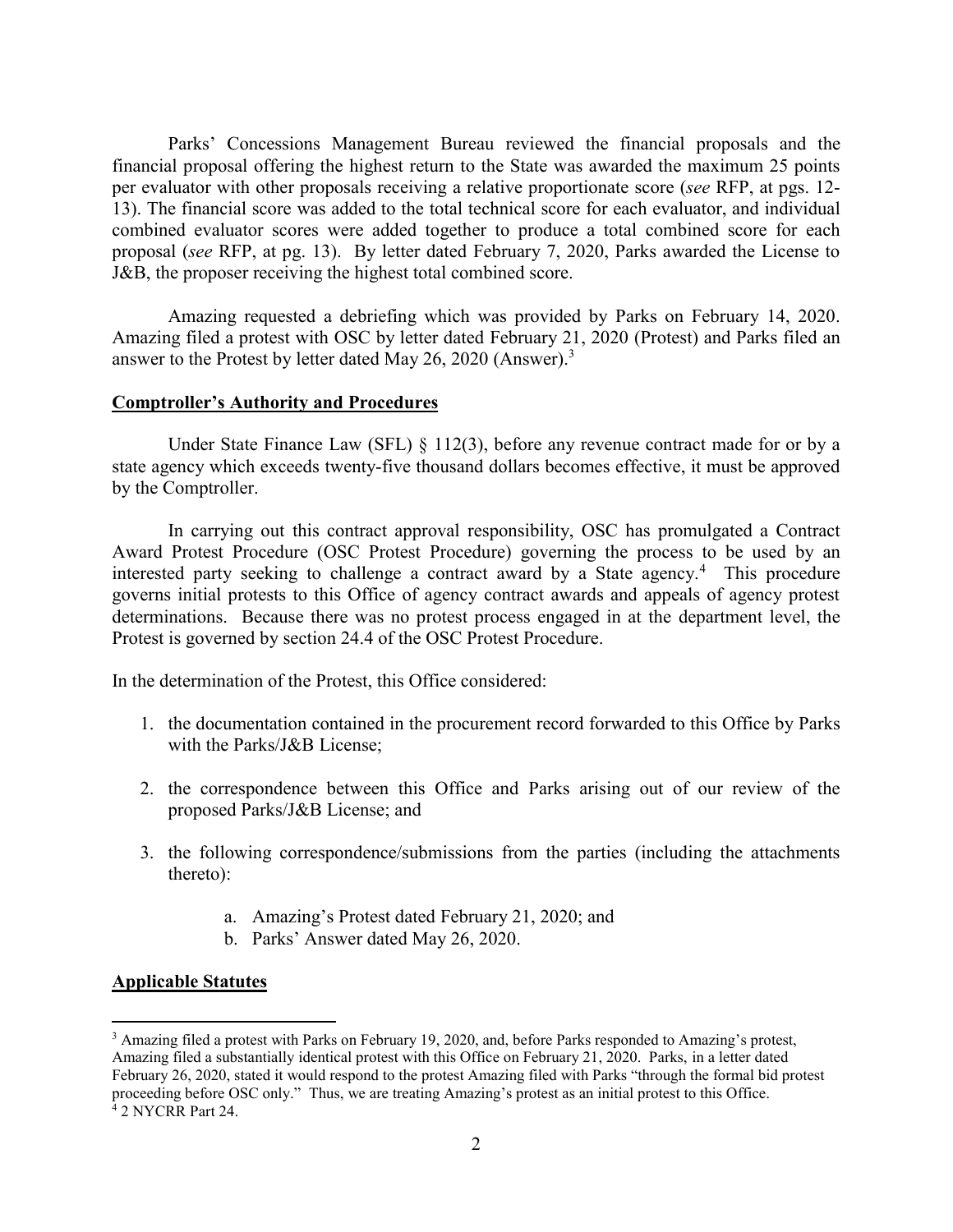This procurement is not subject to the competitive bidding requirements of State Finance Law  $\S$  163, as this is not an expenditure contract involving the purchase of goods or services but, rather, is a revenue contract, i.e. a contract which generates revenue for the State. However, in fulfilling this Office's statutory duty under SFL §112, we generally require that revenue contracts be let pursuant to a reasonable competitive process. We will proceed to analyze the issues raised in the Protest under these non-statutory standards.

# **ANALYSIS OF THE PROTEST**

## **Protest to this Office**

In its Protest, Amazing challenges the procurement conducted by Parks on the following grounds:

- 1. Amazing's financial proposal received the highest financial score and, as a result, would provide a higher return to the State than J&B.
- 2. Amazing received the maximum points available for the financial score yet received unjustified low scores for several other evaluation categories. These low scores appear to be intended to ensure Amazing would not be awarded the contract and reflect impermissible bias or favoritism toward J&B, the incumbent contractor.
- 3. Parks failed to comply with New York State law with respect to Minority and Women-Owned Business Enterprise (MWBE) goals in connection with this procurement.<sup>5</sup>

# **Parks' Response to the Protest**

 $\overline{a}$ 

In its Answer, Parks contends the Protest should be rejected and the award upheld on the following grounds:

- 1. Amazing did not submit a proposal and thus, is not an interested party and does not have grounds to challenge the contract award resulting from the RFP.
- 2. The RFP provided that proposals would be scored on a best value basis, using a combined technical and financial score. While Amazing's proposal did receive the highest financial score, the total combined score was not the highest total score.
- 3. Parks' evaluation methodology is fair and balanced and evaluators scored proposals against criteria established in the RFP and, as a result, such scores are not the result of bias or subjectivity.
- 4. The contract resulting from the RFP is not a "state contract" within the definition and meaning of Article 15-A of the Executive Law, establishing the MWBE program for State agencies, and is not subject to any MWBE requirements.

<sup>&</sup>lt;sup>5</sup> Amazing also asserts Parks failed to timely comply with Freedom of Information Law (FOIL) requests relating to matters of the historical relationship between Parks and J&B. Consistent with the long standing policy of this Office enunciated in prior bid protest determinations, issues related to a procuring agency's action or inaction on a FOIL request does not impact our review of the contract award and are not considered as part of our review of a bid protest.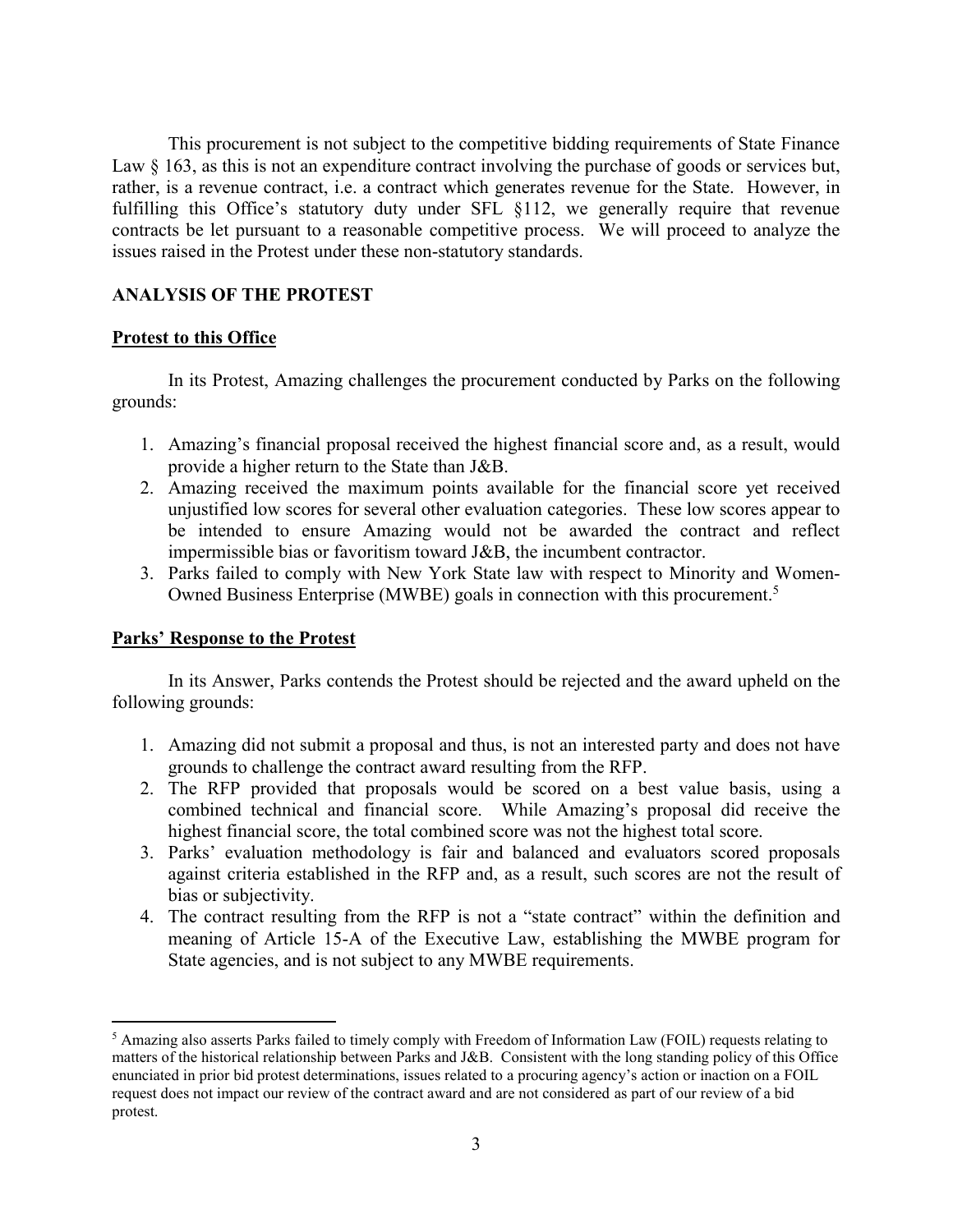#### **DISCUSSION**

 $\overline{a}$ 

### **A. Status of Amazing Deals, LLC as an Interested Party**

Parks asserts that Amazing is not an "interested party" under the OSC Protest Procedure because Amazing "was not a proposer in response to the RFP or a participant in the procurement," and therefore has no grounds to challenge the award of the License to J&B (*see* Answer, at pgs. 2-3). In support of its assertion, Parks claims Amazing Deals, Inc., not In support of its assertion, Parks claims Amazing Deals, Inc., not Amazing Deals, LLC, submitted the proposal (*see* Answer, at pg. 2).<sup>6</sup>

The OSC Protest Procedure defines an "interest party" as "a participant in the procurement process, and those who can establish that their participation in the procurement process was foreclosed by the actions of public contracting entity and suffered harm as a result of the manner in which the procurement was conducted."<sup>7</sup> When determining whether an entity is an "interested party" under the OSC Protest Procedure, this Office is not bound by the same standard a court uses to determine "standing" for purposes of a judicial challenge (*see* OSC Bid Protest Determination SF-20190191, at pg. 4, citing OSC Bid Protest Determination SF-20140300, at pg. 5). Rather "[t]o determine whether a party qualifies as an 'interested party,' we examine a number of factors on a case-by-case basis and assess whether the party has a significant involvement in the procurement and a demonstrable potential harm as a result of the manner in which the procurement was conducted" (OSC Bid Protest Determination SF-20140300, at pg. 6).

 The procurement record evidences confusion as to the particular entity that submitted the proposal in question. While the proposal was submitted by and for Amazing Deals, Inc., the information provided on the proposal forms was completed in the name of Amazing Deals, LLC. In addition, the financial proposal form references Amazing Deals, LLC. In light of this discrepancy, Parks sought clarification from Mr. Mahmood as to his role with Amazing Deals, Inc. and Amazing Deals, LLC, and the identity of the actual proposing entity. Mr. Mahmood provided an organizational chart to Parks and explained that he owns and controls both entities. By email dated January 15, 2020, Mr. Mahmood stated that the proposal was submitted by Amazing Deals, Inc. and that "LLC is simply an error and should be replaced with INC. (We do own rights to both INC and LLC names under Amazing Deals, this should explain any errors made.)."

After some initial confusion as to which of Mr. Mahmood's Amazing Deals entities submitted the proposal in response to the RFP, Mr. Mahmood clarified that Amazing Deals, Inc. was the proposing entity. However, our review of the procurement record shows Parks was aware that one of Mr. Mahmood's Amazing Deals entities had significant involvement in the procurement and suffered a demonstrable potential harm as a result of the manner in which Parks conducted the procurement. In addition, notwithstanding Parks' position that Amazing Deals, LLC was not the proposing entity, Parks, in a letter dated February 7, 2020, thanked Amazing

<sup>&</sup>lt;sup>6</sup> NYC Deals LLC and Amazing Deals, Inc. submitted separate proposals, both of which were signed by Asad Mahmood; however, Mr. Mahmood signed the proposal submitted by Amazing Deals, Inc., on behalf of Amazing Deals, LLC. Mr. Mahmood withdrew the proposal submitted by NYC Deals LLC prior to award. <sup>7</sup> 2 NYCRR section 24.2(e).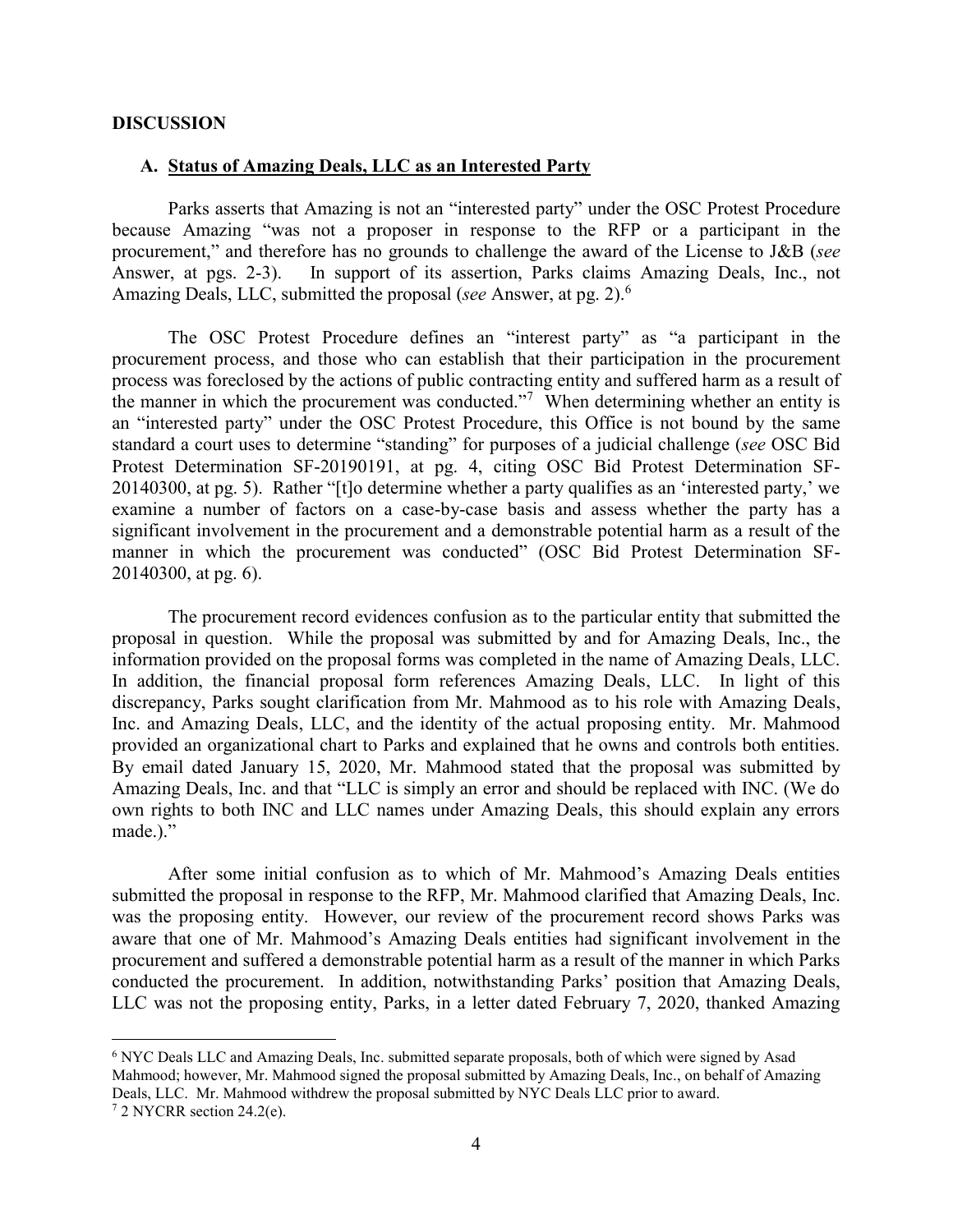Deals, LLC for submitting a proposal in response to the RFP and notified Amazing Deals, LLC that it had not been awarded the License. Finally, Parks prepared a debriefing agenda in the name of Amazing Deals, LLC and attached "Exhibit B1- X001372 Amazing Deals LLC Evaluation Results." Thus, in light of the apparently ongoing confusion as to the identity of the proposing entity, we will address the issues raised in the Protest.

#### **B. Best Value Determination**

Amazing asserts its financial proposal received the highest financial score and awarding the License to J&B "will produce significantly lower revenue to the State of New York" (Protest, at pg. 1). Parks avers that the RFP provided for proposals to be scored on a best value basis, using a combined technical and financial score, and, while Amazing received the highest financial score, its total combined score was not the highest total score (*see* Answer, at pgs. 3-4).

The RFP advised that the resulting License would be awarded "to the respondent that achieves the highest score best demonstrating relevant experience and expertise; best responds to this RFP; offers the best value to New York State; and will serve the public interest" (RFP, at pg. 11). Thus, the RFP clearly indicates that return to the State would not be the sole consideration for award, but rather the award would be made on a "best value" basis after assessing the proposals' technical and financial merit. Indeed, the RFP identifies objective, measurable technical criteria by which the proposals would be evaluated and the available points associated with each category of criteria (Category A: Background and Experience – 30 points; Category B: Response to the RFP – 45 points, *see* RFP, at pgs. 11-12). Finally, the RFP clearly states that the "respondent submitting the proposal with the highest aggregate point score for all three categories will be selected for award" (RFP, at pg. 13). While Amazing did receive the highest financial score, this was not the sole factor in determining the award of the License.

### **C. Evaluation of Amazing's Technical Proposal**

Amazing asserts that its technical proposal received low scores from certain evaluators in some criteria which "appear to be intended to ensure that Amazing Deals would not be selected which also appears to have been a result of bias or favoritism toward the incumbent contractor" (Protest, at pg. 2). Further, Amazing claims the discrepancy in scoring between one of the five evaluators and the other evaluators "is so great as to call into question the entire scoring and selection process" (Protest, at pg. 2). As support, Amazing cites certain criteria where Amazing alleges its technical proposal received unjustified low scores (*Id*.). Parks counters that its evaluation methodology is fair and balanced (*see* Answer, at pg. 4). Parks maintains its fiveperson panel evaluated proposals against the criteria set forth in the RFP using a standardized score sheet and that the scores given to Amazing's technical proposal are not the result of bias or subjectivity (*see* Answer, at pg. 6).

The RFP set forth detailed evaluation criteria for the technical proposal in two main categories: Background & Experience and Response to the Proposal (*see* RFP, at pgs. 11-12). The RFP also provided the total number of points allocable to each main category and a breakdown of the points for each subcategory (*Id*.). The score sheet used by the evaluators contained the same criteria set forth in the RFP. After reviewing a technical proposal, each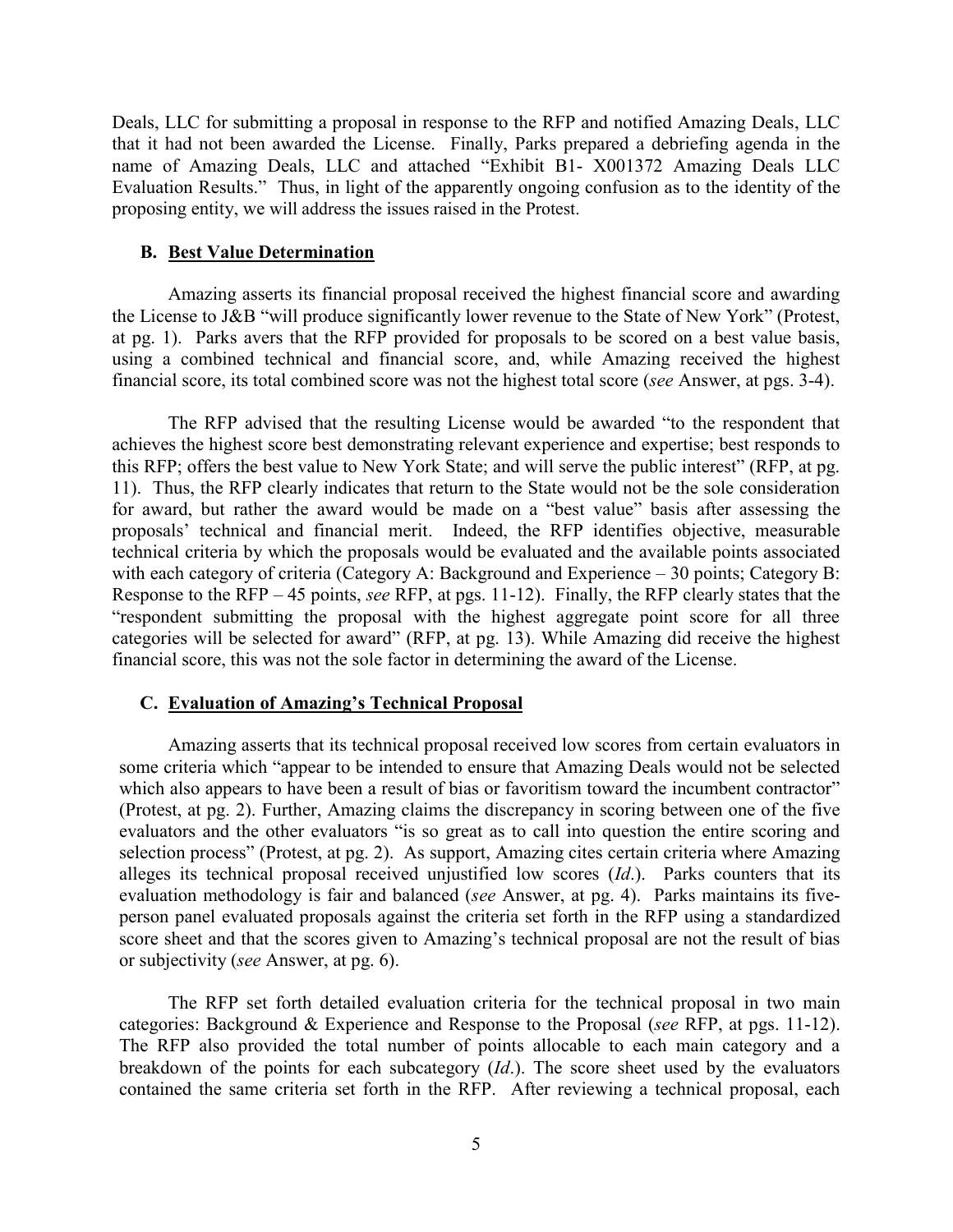evaluator completed a score sheet, assigning a preliminary point award and providing written comments for each criterion within a category. After oral presentation, evaluators were given the opportunity to adjust the point awards and provide further comments.

We recognize that evaluators bring their own subjective views to the evaluation process and may interpret information in proposals differently. However, this Office will generally not disturb a rationally reached determination of a duly constituted evaluation committee (*see* OSC Bid Protest Determination SF-20160188, at pg. 8). "Only when scoring is clearly and demonstratively unreasonable will we overturn the actions of an evaluator or an evaluation committee" (*Id*., citing OSC Bid Protest Determination SF0898058, at pg. 7). Thus, so long as the scoring is supported by the procurement record, and is consistent with the instructions, we will generally not disturb the evaluators' allocation of points. Our review did not reveal any contradictions between an evaluator's written comments and the score assigned by such evaluator to Amazing's technical proposal. We are satisfied evaluators scored Amazing's technical proposal in a manner consistent with the RFP and score sheet.

We now turn to Amazing's assertion that the low scores given to its technical proposal, particularly from one evaluator, reflect bias and favoritism. At the outset, we find no such evidence in the procurement record. Moreover, this Office has long recognized the notion of excusable harmless error in the procurement process (*see* OSC Bid Protest Determinations SF-20070368, SF-20080185, SF-20080412, SF-20090314; SF-20090447, SF-20100130, SF-20100338, SF-20110203, SF-20140222, SF-20150080, SF-20160139, SF-20160248, and SF-2018224). That is, while there may have been an error/flaw in the procurement process, the correction of the error/flaw would not change the outcome (i.e., the award) and, therefore, the error/flaw is harmless. In this instance, assuming arguendo there was a concern with this evaluator's scoring, removing that particular evaluator's scores for all technical proposals would not have changed the outcome of the award and J&B would still have received the highest total combined score.

## **D. MWBE Goals**

Amazing alleges the procurement "does not appear to be in compliance with current New York State Law and Regulations with respect to MWBE goals" (Protest, at pg. 3). Parks asserts that since the contract resulting from the RFP is not a "state contract" within the meaning in Executive Law Article 15-A (Article 15-A), the RFP and the License are not subject to any MWBE requirements under Article 15-A (*see* Answer, at pgs. 6-7).

Article 15-A was enacted to promote "maximum feasible participation in the performance of state contracts" by *certified* MWBEs (*see* Executive Law 313[1], [2]; 5 NYCRR § 141.7). State agencies are required to structure procurement procedures to aspire to meet designated participation goals and to report to the New York State Department of Economic Development (DED) with respect to activities undertaken to increase participation in state contracts for *certified* MWBEs (*see* Executive Law § 315; 5 NYCRR § 142.2).

MWBEs are certified pursuant to a procedure managed by DED's Division of Minority and Women's Business Development (DMWBD) (*see* Executive Law § 314; 5 NYCRR Part